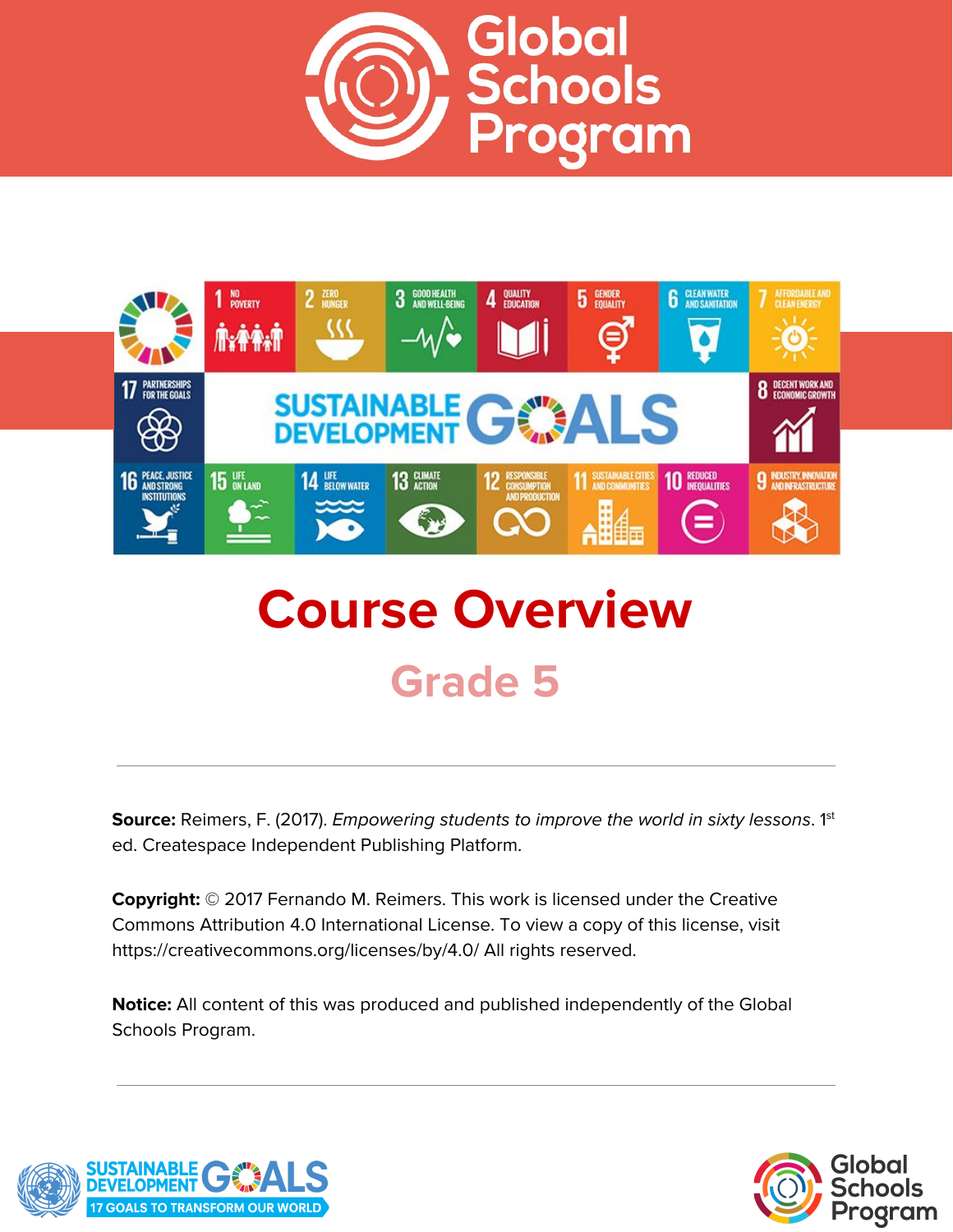

#### **Overview**

## **Learning Goal**

In Grade 5, students will learn about diversity, culture, and communication through the lens of religion. By learning about the role of religion in their own lives, communities, and across the world, students will come to appreciate the richness of cultural diversity. Students will also discuss how people can communicate across cultural differences, and come together to solve problems.

| <b>Lesson Scaffold</b>                                                        |                                                             |
|-------------------------------------------------------------------------------|-------------------------------------------------------------|
| Lesson 1                                                                      | How do My Values Relate to the Values of Others?            |
| Lesson 2                                                                      | What Does Religion Look Like in My Community?               |
| Lesson 3                                                                      | Religion Across the World                                   |
| Lesson 4                                                                      | <b>Exploring Religion</b>                                   |
| Lesson 5                                                                      | Communication, Conflict, and Collaboration Across Religions |
| <b>Learning Objectives</b>                                                    |                                                             |
| Students will learn about now sultures fecusing on the religions of the world |                                                             |

- Students will learn about new cultures, focusing on the religions of the world.
- Students will think critically about the role of religion and other cultural institutions in their own community and lives.
- Students will use communication and problem-solving skills to develop ways to address conflict across differences.



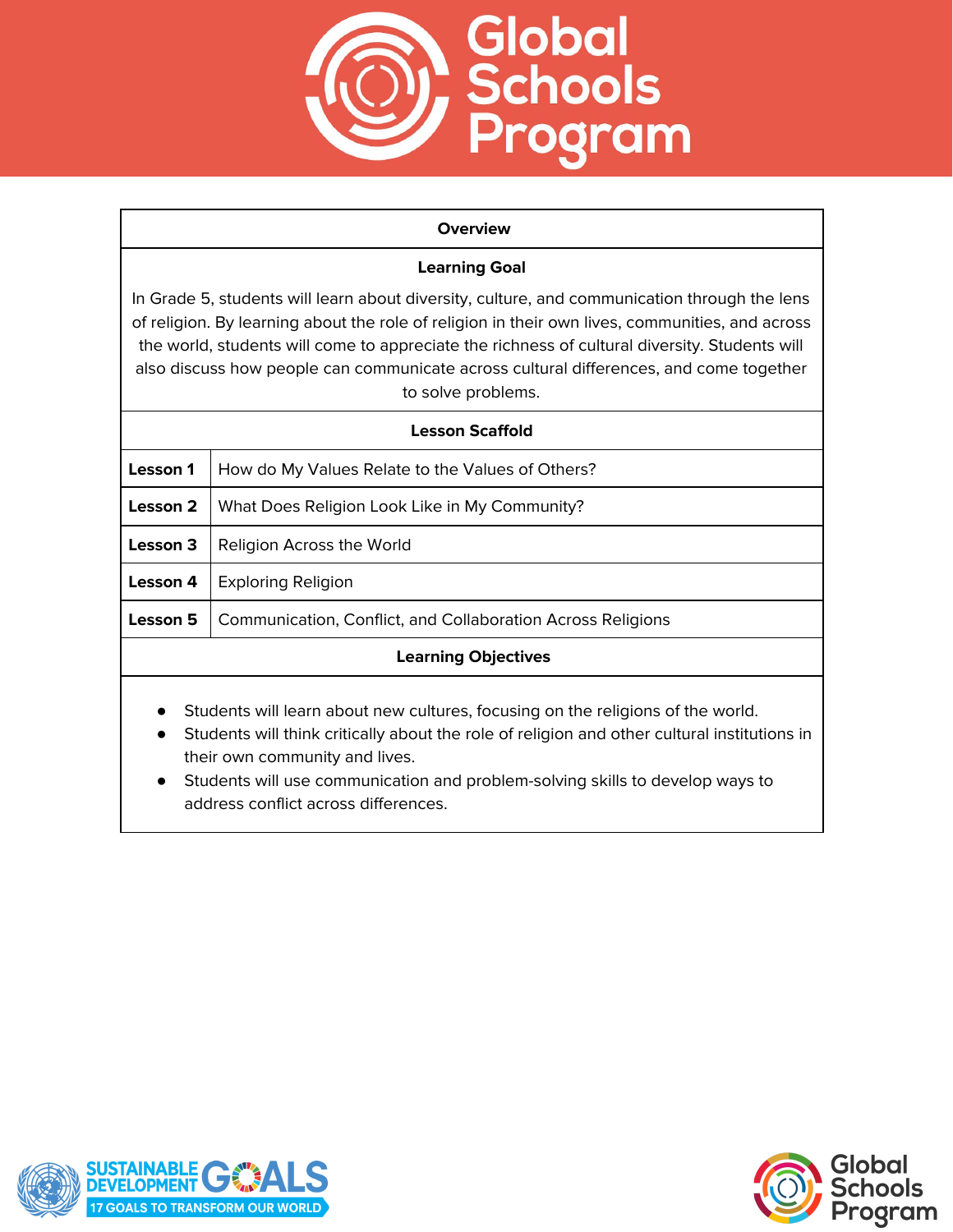

"How do My Values Relate to Others?"

**Time Frame:** 60 minutes **Subjects:** Civics, History, Social Studies **Standards:** Quality Education (SDG 4); Reduced Inequalities (SDG 10); Peace, Justice, and Strong Institutions (SDG 16) **Designed by:** Isabelle Byusa, Arianna Pattek, Emily Pope, Sam (Shiv) Sharma, Tisha Verma, Devon Wilson

**Summary and Rationale:** To enable students to explore the intersection of values and religion, students will complete an exercise where they articulate their own values, and then discuss how different religions may or may not align with those values. In doing so, students will gain a greater understanding of why people believe and worship in different ways.

**Instructional Goal:** Students will articular their values and learn which religions may or may not align with their personal value set.

**Understanding Goals:** Cultivate tolerance for all religions and gain a deeper understanding of one's own personal identity.

## **Essential Questions:**

- What is religious tolerance?
- What is your religion and what does your religion value?
- How can we build tolerance and respect for religious diversity?

## **Student Learning Objectives (Students will be able to):**

- Develop an awareness of religions around the world
- Develop an understanding of the overlap between religions' and their values
- Develop an appreciation and respect for religious diversity

**Assessment:** Students can demonstrate an understanding of their values and how they relate to the values of the class as a whole.

## **Sequence of Activities:**

● **Pre-Class:** Talk with students about values, and ask students to reflect on their values and pick the 5-10 values that are the most important to them.



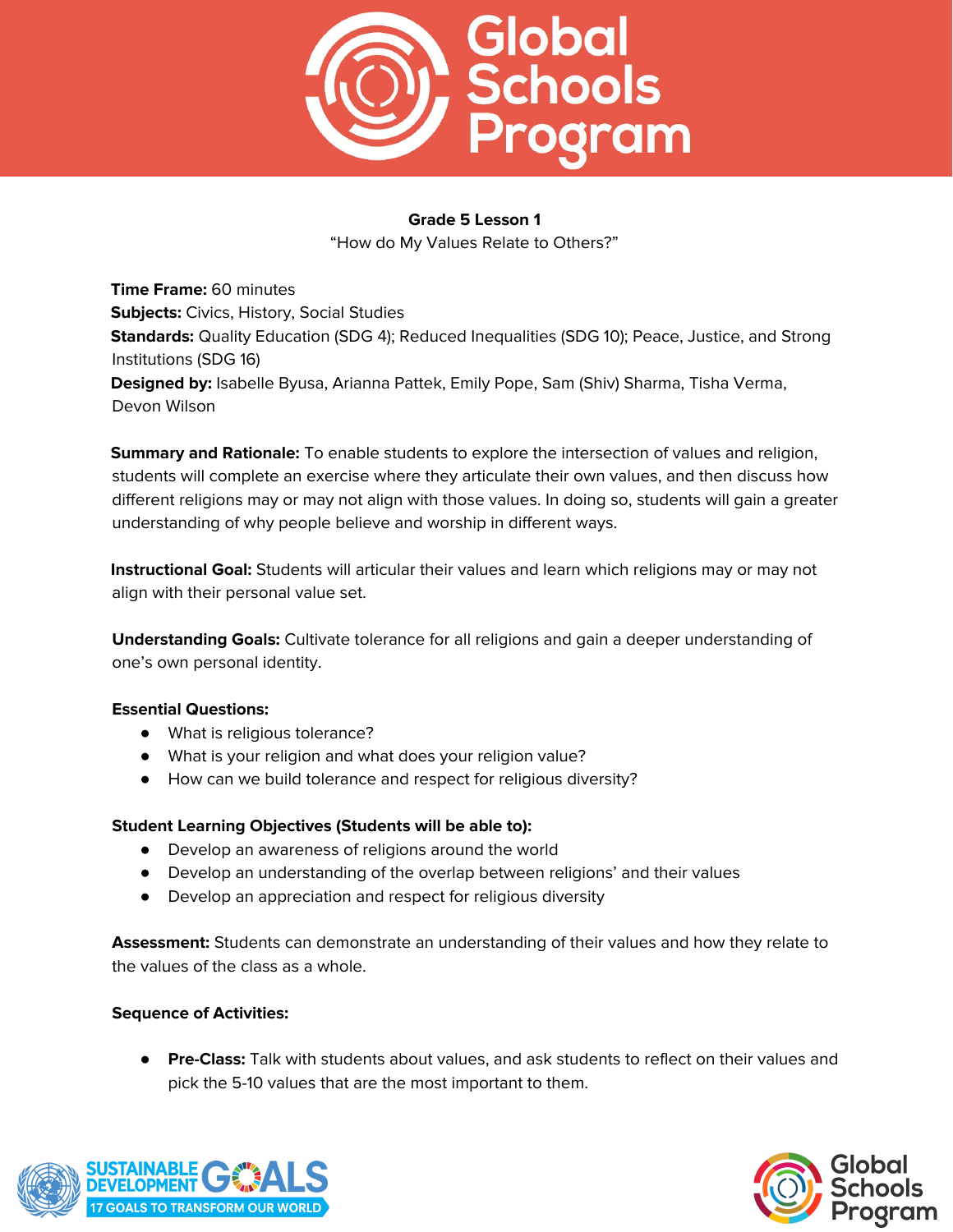

- **Start:** Have students predict how similar their values are to other students. Have a discussion about how people's values are similar or different.
- **Next,** list values placed in categories, and ask students which category they align with most and vote on that category.
- **Then** reveal to students what religion those values align with.
- **Segue to religion →** discuss with students how values and religion from categories interrelate, and where they are different.
- **Local:** Discuss with students how religion exists in one's community.
- **Questions to explore and research on their own:**
	- How many religions exist in the world?
	- Watch the 100 People video (link in Resources below)
	- Research the religion of one's ancestry

## **Resources for Students:**

● 100 People Project: <http://tiny.cc/G5L1R1>

## **Resources for Teachers:**

**●** 100 People: <http://tiny.cc/G5L1R2>



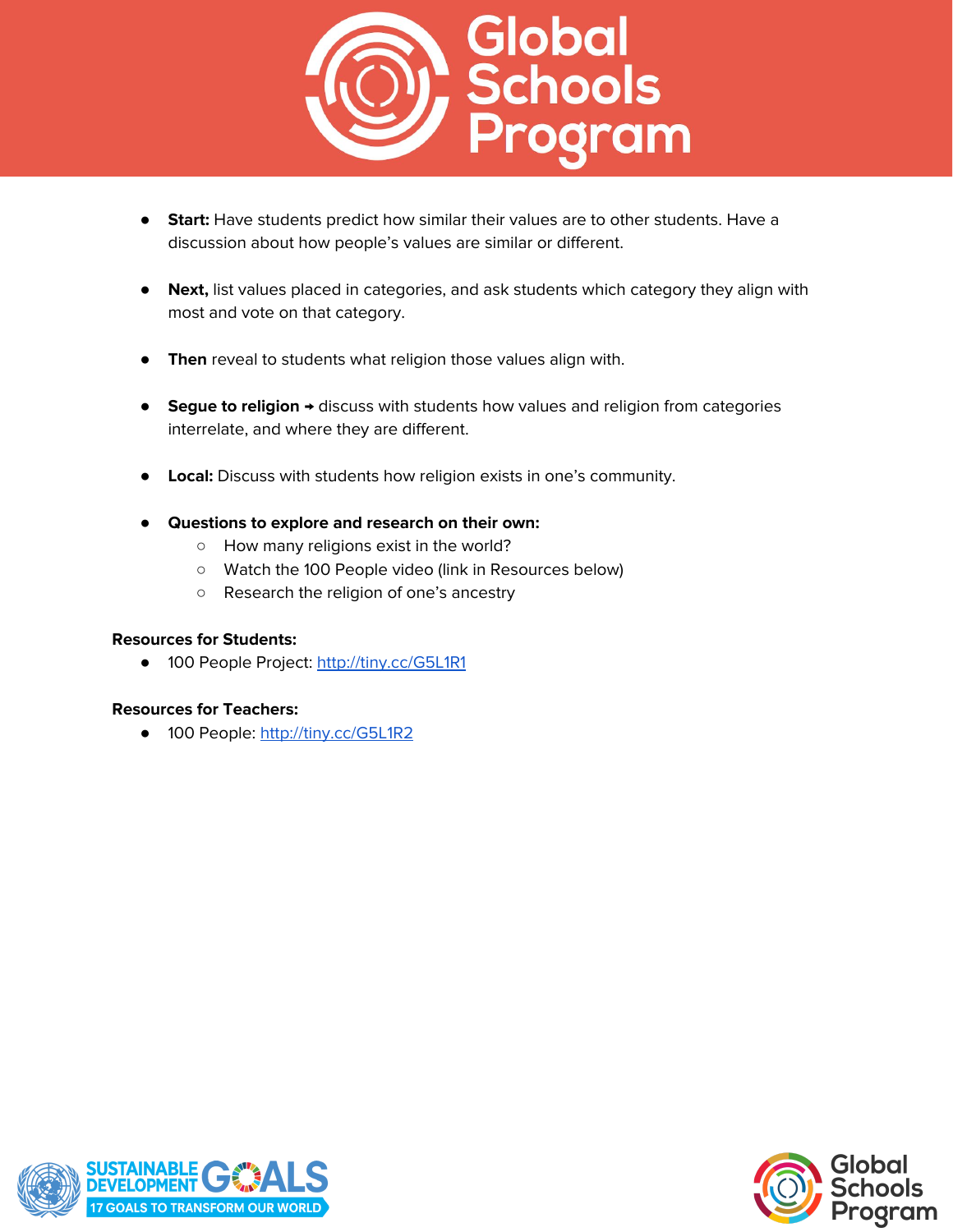

"What Does Religion Look Like in My Community?"

**Time Frame:** 60 minutes **Subjects:** Civics, History, Social Studies **Standards:** Quality Education (SDG 4); Reduced Inequalities (SDG 10); Peace, Justice, and Strong Institutions (SDG 16) **Designed by:** Isabelle Byusa, Arianna Pattek, Emily Pope, Sam (Shiv) Sharma, Tisha Verma, Devon Wilson

**Summary and Rationale:** The goal of this lesson is to help students to become aware and reflect on their place in this world where many religions are practiced and find connections in their own local community.

**Instructional Goals:** Students will explore the religions present in their own community and think about how these different religions interact with each other and the community at large.

**Understanding Goal:** Learn about the different religions present in their local community.

**Essential Question:** Should a difference in religion even be a factor in how we view our local community members?

**Students will be able to:** Develop familiarity with different religions in the student's local community (or regional community).

**Assessment:** Students will be able to demonstrate an understanding of different religions present in their local community.

- Class discussion on different religions, reviewing content from prior lesson.
- Prompt students to split into groups to explore the religions available in one's community, either through accessing online resources such as websites and YouTube videos or by having students walk around in their local community and visit different houses of worship.
	- Ideally, students can visit and have first-hand exposure to different religious sites.



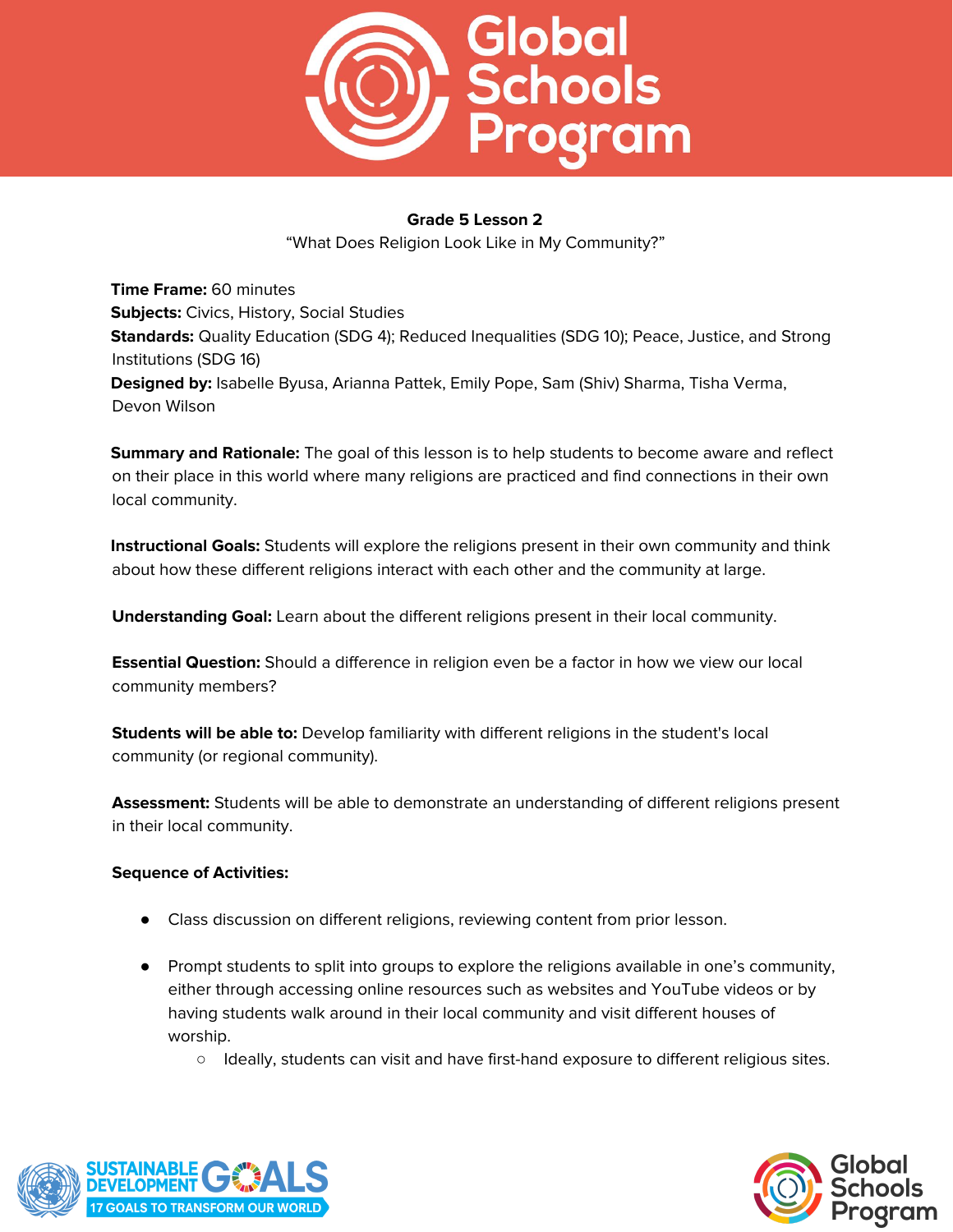

● Class discussion in which students reflect on what they learned about the different religions in their local community. Students can share 1- 2 big ideas about they took from their topic, as well as 1-2 big ideas that they took from others' topics.

## **Resources for Teachers:**

● The United Nations Global Survey: <http://tiny.cc/G5L2R1>



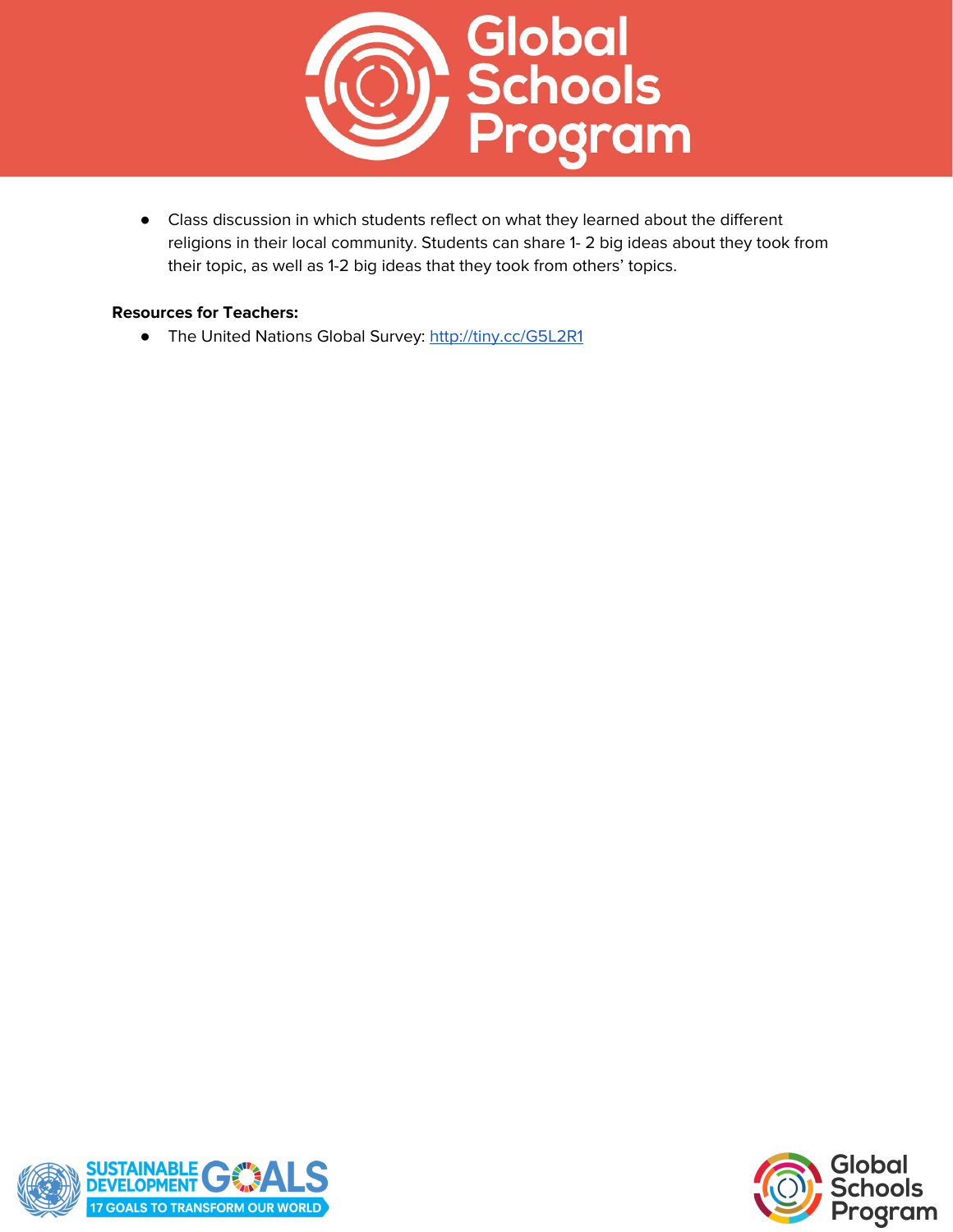

"Religion Across the World"

**Time Frame:** 60 minutes **Subjects:** Civics, History, Social Studies **Standards:** Quality Education (SDG 4); Reduced Inequalities (SDG 10); Peace, Justice, and Strong Institutions (SDG 16) **Designed by:** Isabelle Byusa, Arianna Pattek, Emily Pope, Sam (Shiv) Sharma, Tisha Verma, Devon Wilson

**Summary and Rationale:** To expose students to religious leaders who are making positive contributions to their societies, and spark a discussion by having them think of and articulate questions in a mindful, respectful manner while learning the similarities and differences between world religions.

**Instructional Goals:** Students will learn about a famous religious leader and discuss what they have done to promote understanding and religions tolerance.

## **Understanding Goals:**

- Cultivate tolerance for all religions
- Gain a deeper understanding of one's own personal identity

## **Essential Questions:**

- What is religious tolerance?
- What is your religion (if any) and what does your religion value?
- Who are the leaders that represent religions of the world?
- How can we build tolerance and respect for religious diversity?

## **Student Learning Objectives (Students will be able to):**

- Become familiar with world religions through religious leaders
- Reflect on the similarities and differences in religion
- Cultivate an appreciation for all people regardless of religion

**Assessment:** An "Out of Respect and Curiosity Sheet" that highlights reflective questions students have of the religions they will have had the opportunity to explore.



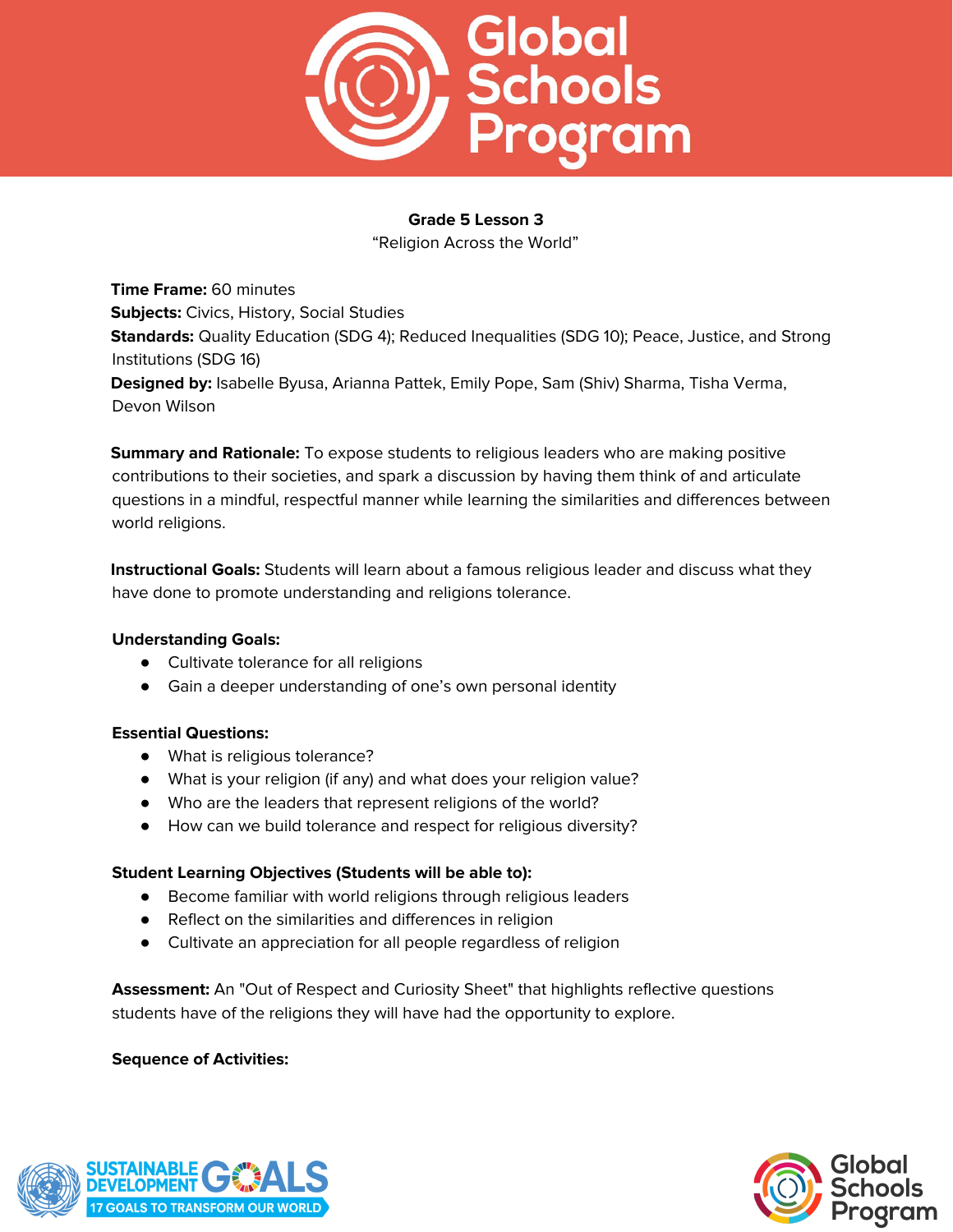

- **Start (20 minutes)** by reviewing a list of world religions. Then, proceed to give an example of major and minor major religions, following giving an overview of:
	- Major beliefs of the religion
	- Sacred texts
	- Festivities and ceremonies
	- Clothing
- **Next (for 25 minutes)** have students listen to a recording, watch a video, or read a text of a religious leader that has made positive contributions to society. Examples include Mahatma Gandhi, Martin Luther King Jr., Mother Teresa, Malala Yousafzai, Aga Khan, etc. A local religious leader in the community may work as an option. Prompt students to turn and talk to one another sharing what they have learned from these leaders, and comparing them to one another.
	- Question Prompts:
		- How does religion play into social change?
		- How does religion influence leadership?
		- What are the differences and similarities between these leaders?
- **Finally (in the last 15 minutes of class)** ask students to reflect on the class by writing to a religious leader.
	- $\circ$  The only quidelines for the students is that they must write out of curiosity and respect, to challenge students to write their questions in a sensitive and mindful manner.
	- After the reflection exercise, students will share their questions and the instructor will affirm those students whose questions are mindful, as well as help those whose questions are insensitive by suggesting words that form their questions in a more mindful, neutral, curious way.

## **Resources for Teachers:**

- Religious Tolerance: <http://tiny.cc/G5L3R1>
- Teaching Tolerance: <http://tiny.cc/G5L3R2>
- Taking a Closer Look at Religions Around the World: <http://tiny.cc/G5L3R3>
- Teaching About Religion: <http://tiny.cc/G5L3R4>
- Maintain Neutrality: <http://tiny.cc/G5L3R5>



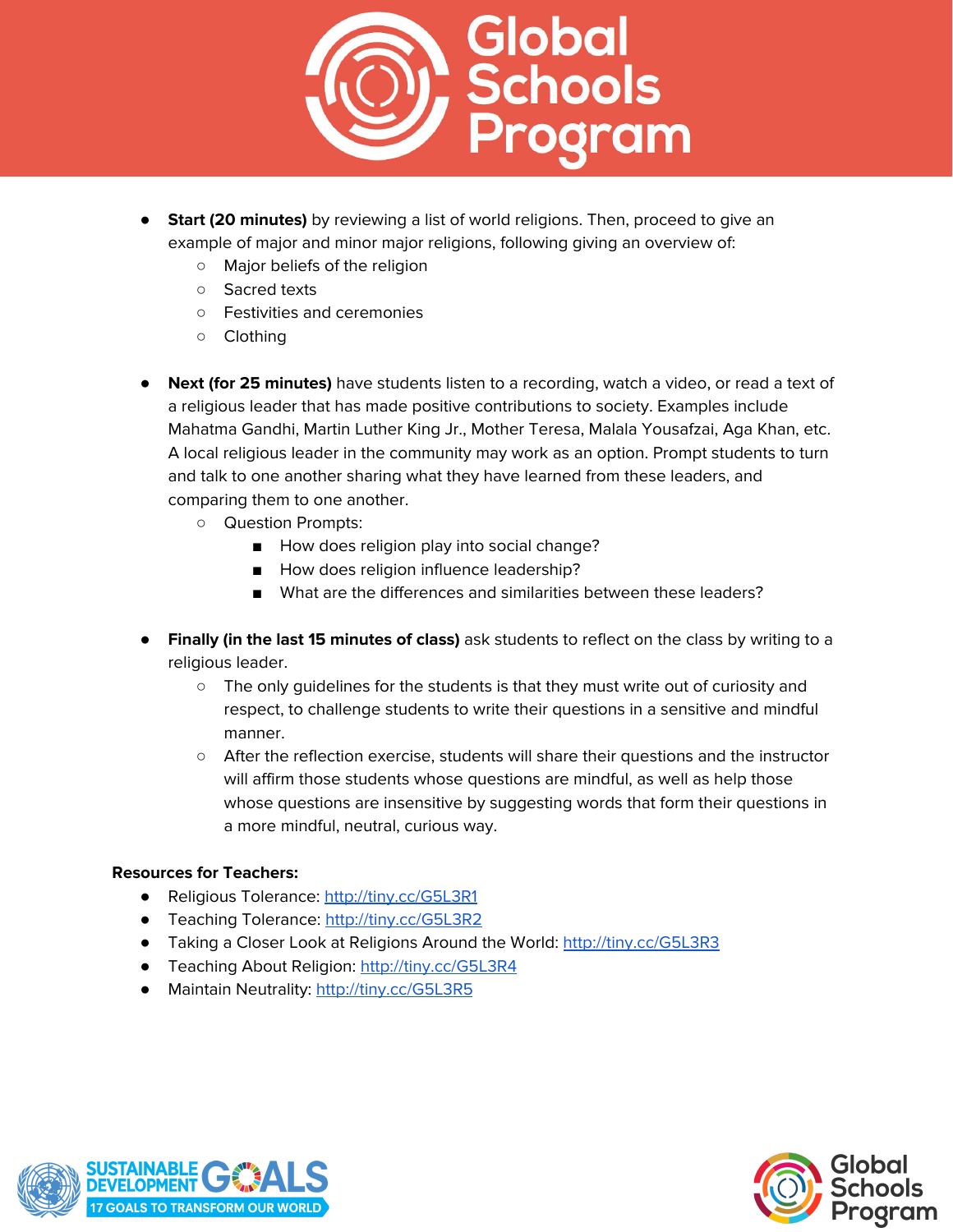

"Exploring Religion"

**Time Frame:** 60 minutes **Subjects:** Civics, History, Social Studies **Standards:** Quality Education (SDG 4); Reduced Inequalities (SDG 10); Peace, Justice, and Strong Institutions (SDG 16) **Designed by:** Isabelle Byusa, Arianna Pattek, Emily Pope, Sam (Shiv) Sharma, Tisha Verma, Devon Wilson

## **Summary and Rationale:**

- Students will be given a class period to start on a miniature group research project where they can explore a religious topic they are curious about.
- Students will share their research and discovery with other students.
- Students should be encouraged to select a topic they are less familiar with ideally the topic will not be broadly related to their own religion (if they follow one).

**Instructional Goals:** Students will research a new topic about religion and share their findings with other students.

**Understanding Goal:** Cultivate fact-based tolerance for all religions.

## **Essential Questions:**

- What are you curious about?
- How can we explore and share what we learn?

# **Student Learning Objectives (Students will be able to):**

- Develop a deeper understanding of and awareness of religions.
- Develop research, writing, and editing skills.

**Assessment:** The final product after students receive revisions; feedback from the "newspaper editor" (either the teacher or a student in class).

- **Part 1** 
	- Students will first be asked, "How are newspapers made?" This will hopefully lead to a discussion about reporters and research techniques.



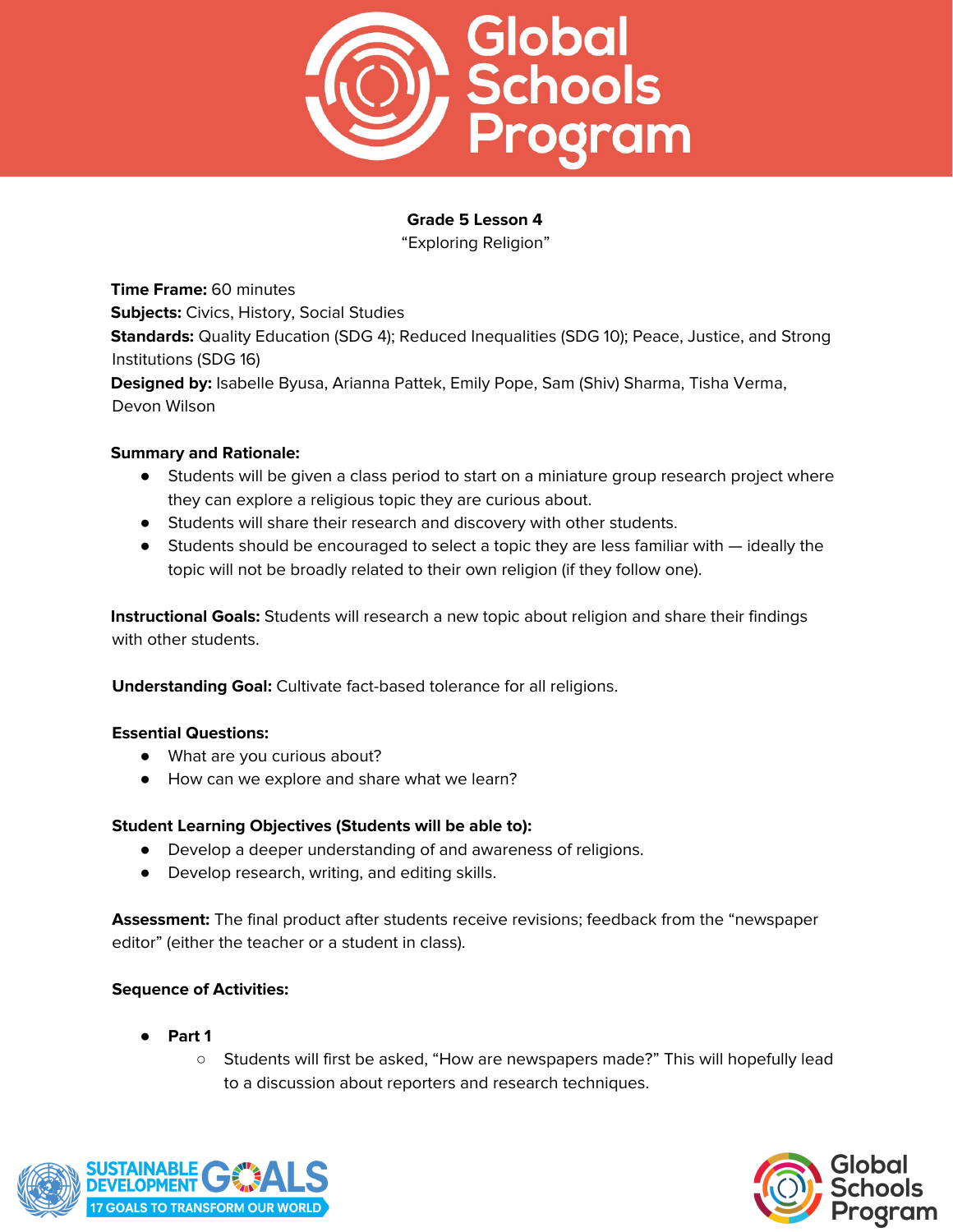

- From here, teachers will ask students what is important to consider as a reporter (accuracy, writing in a way that interests people, the effect on the public, etc.)
- Here it will be introduced that the class is planning to open a school newspaper. To make this happen, there are different positions that need to be filled (newspaper designer, newspaper editors, etc.) and students will be challenged to take on these roles as well as serving as reporters.

## ● **Part 2**

- Students will be asked what religions would be interesting to report on; these will be written on the board. Students will then be asked what they are curious about within these religions, and subcategories will be created (e.g. history, locations around the world, different hierarchical positions, relation to one's own community, values, holidays, etc.)
- Students will be encouraged to come up to the board and put their names by projects of interest, or create new topics that they would like to research in the realm of religion.
- **Part 3**
	- Students will be challenged to develop a research plan on their own in pairs, including:
		- A few questions/interest points about the topic
		- Reflection and documentation on what students currently know about the topic.
	- Students will be given the rest of the period to start their research for their first draft article due in one week.
- Part 4
	- Once drafts are completed, students will be given peer "editor" feedback:
		- Was the reporting unbiased?
		- Did it attract the reader's attention?
		- Was it free of grammatical errors?
		- etc.
	- Then students will be given a chance to make revisions before their piece goes to the final editor (the teacher).
- **Part 5**
	- From here, either the teacher can piece the articles together and share them with students, or an additional activity can be created where students come up with a



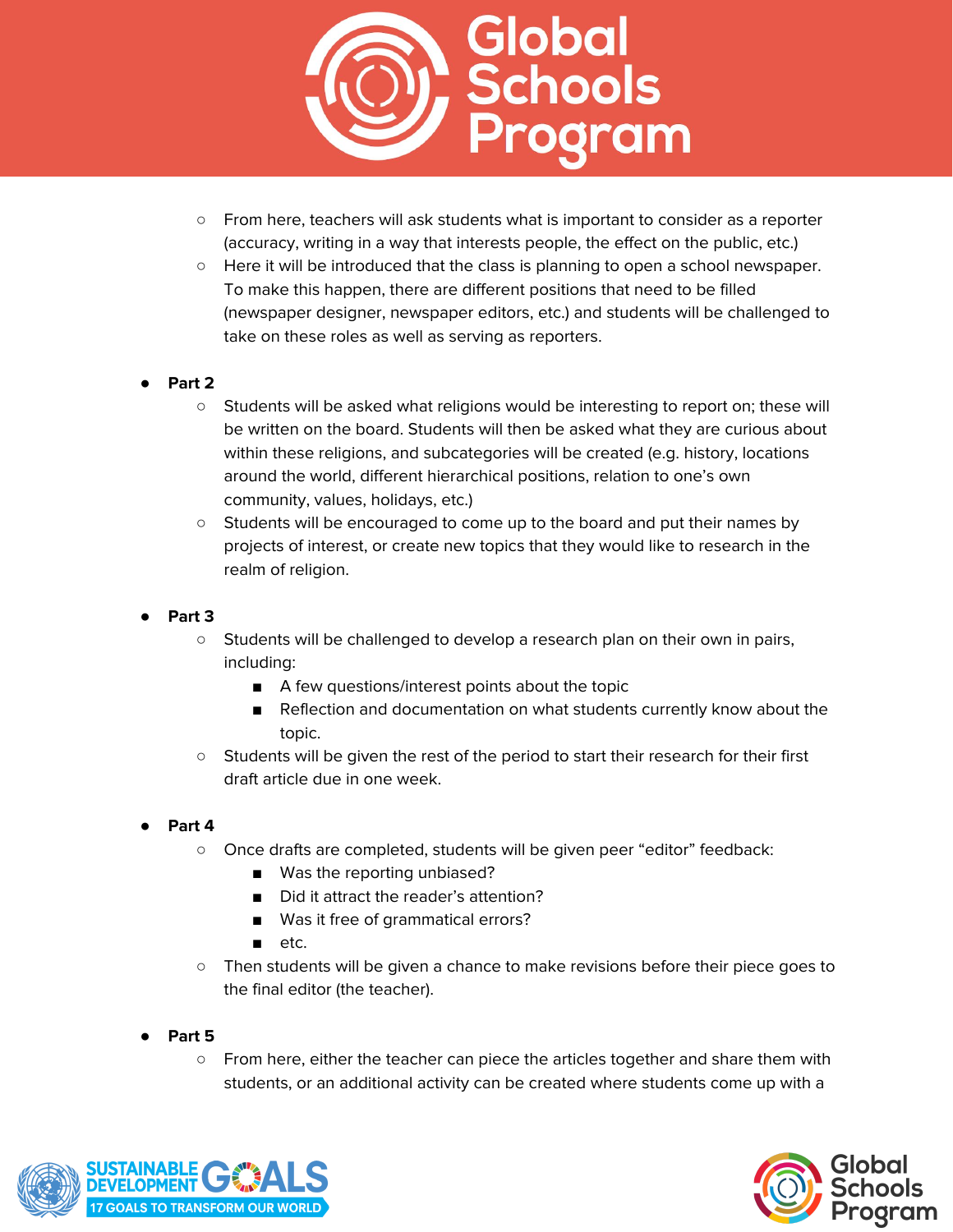

newspaper name, and think and experiment with different designs for editing the available pieces (either online via a blog or through print).

## ● **Part 6**

○ Once the project is completed, students will be asked to go back to their initial notes and answer the following reflection question: "I used to think \_\_\_\_\_\_\_\_\_." "I now know \_\_\_\_\_\_\_\_\_\_\_." (See Visible Thinking Framework link below for more info on this activity.)

## **Resources for Teachers:**

● Visible Thinking Framework — Project Zero: <http://tiny.cc/G5L4R1>



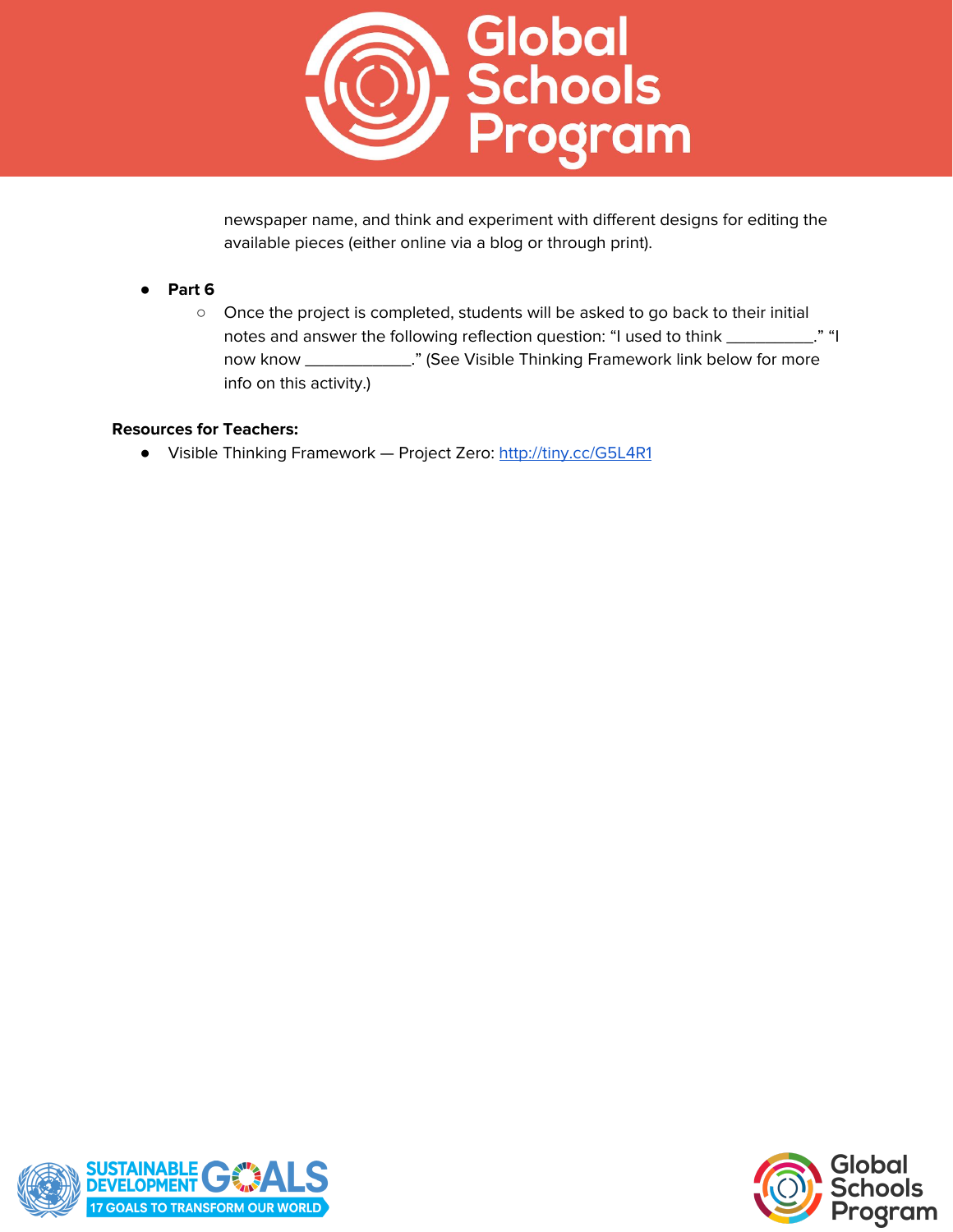

"Communication, Conflict, and Collaboration Across Religions"

**Time Frame:** 60 minutes **Subjects:** Civics, History, Social Studies **Standards:** Quality Education (SDG 4); Reduced Inequalities (SDG 10); Peace, Justice, and Strong Institutions (SDG 16) **Designed by:** Isabelle Byusa, Arianna Pattek, Emily Pope, Sam (Shiv) Sharma, Tisha Verma, Devon Wilson

**Summary and Rationale:** To utilize knowledge from previous lessons and apply it to a real-life scenario.

**Instructional Goal:** Students will discuss religious intolerance in the context of a hypothetical scenario, and consider how this translates to their lives.

## **Understanding Goals:**

- How to work across differences
- How to identify a problem
- How to reach consensus on a peaceful solution that includes the viewpoints of all parties involved (stakeholders).

# **Essential Questions:**

- What is conflict?
- How do we resolve problems peacefully?

# **Student Learning Objectives (Students will be able to):**

- Present an inclusive solution
	- Measurable by class participation and presentation in front of the group
- Work productively in a group setting
	- Measurable through teacher observations of group work and student reflection of group process

**Assessment:** Rubric for the group presentation drawn from Grade 5 regional or common core standards for speaking and listening.